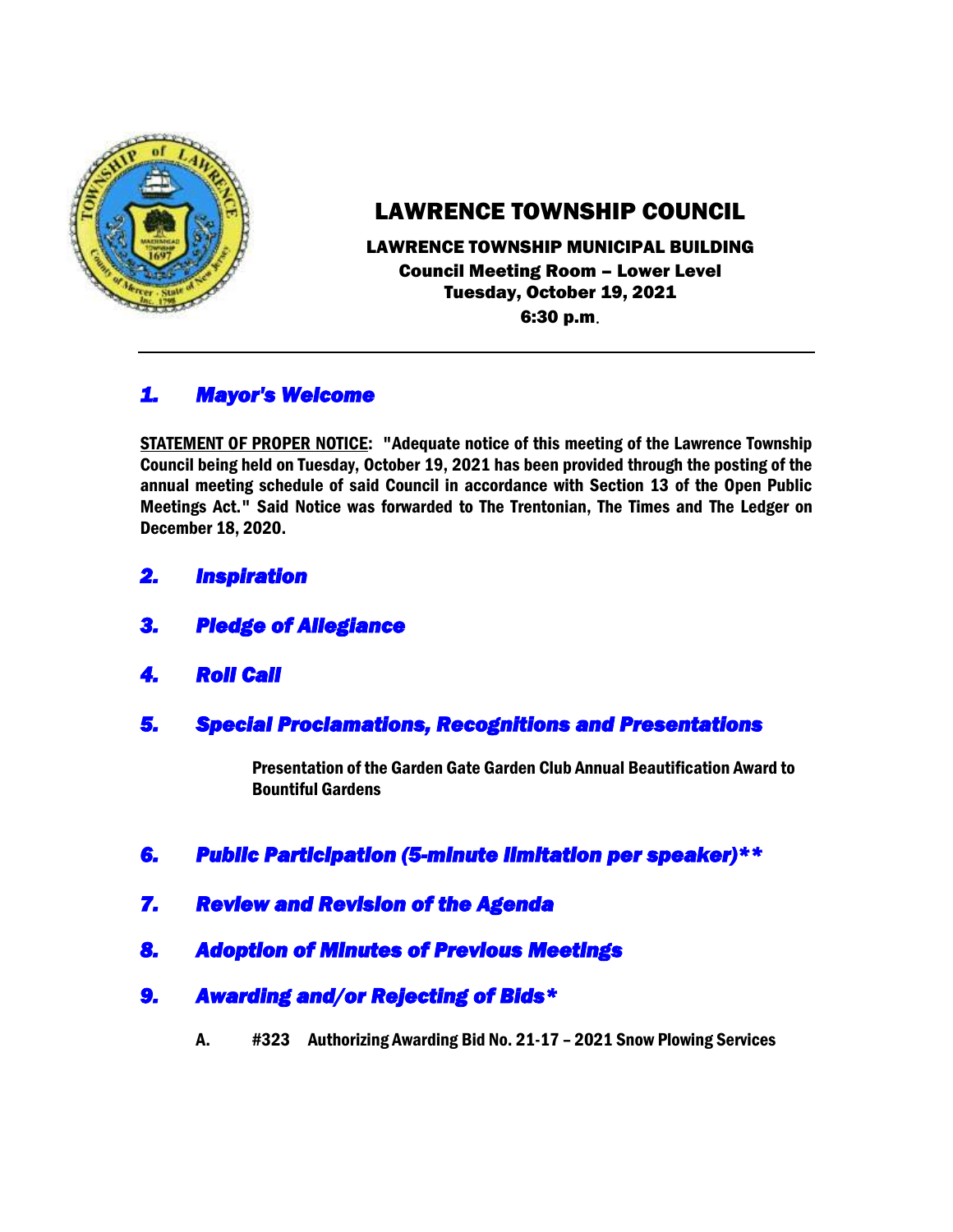#### *10. Introduction of Ordinances***\*\***

- A. Ordinance No. 2408-21 BOND ORDINANCE AMENDING BOND ORDINANCE NO. 2329-19 BY THE TOWNSHIP OF LAWRENCE, COUNTY OF MERCER, STATE OF NEW JERSEY, IN ORDER TO REVISE THE DESCRIPTION OF THE IMPROVEMENT **HEREIN**
- B. Ordinance No. 2409-21 BOND ORDINANCE AMENDING BOND ORDINANCE NO. 2361-20 BY THE TOWNSHIP OF LAWRENCE, COUNTY OF MERCER, STATE OF NEW JERSEY, IN ORDER TO REVISE THE DESCRIPTION OF THE IMPROVEMENT **HEREIN**
- C. Ordinance No. 2410-21 AN ORDINANCE AMENDING ORDINANCE NO. 2398-21 SALARY ORDINANCE OF THE TOWNSHIP OF LAWRENCE – UNCLASSIFIED AND/OR EXEMPT, SEASONAL, EMERGENCY (NON-UNION) EMPLOYEES FOR 2020-2021
- D. Ordinance No. 2411-21 AN ORDINANCE ESTABLISHING THE REDEVELOPMENT PLAN FOR 40 NORTH ENTERPRISE AVENUE

### *11. Adoption of Ordinances\**

- *12. Manager's Report* 
	- A. 2021 Best Practices
- *13. Attorney's Report*
- *14. Clerk's Report*
- *15. Unfinished Business*
- *16. New Business*
- *17. Public Participation (3-minute limitation per speaker) \*\**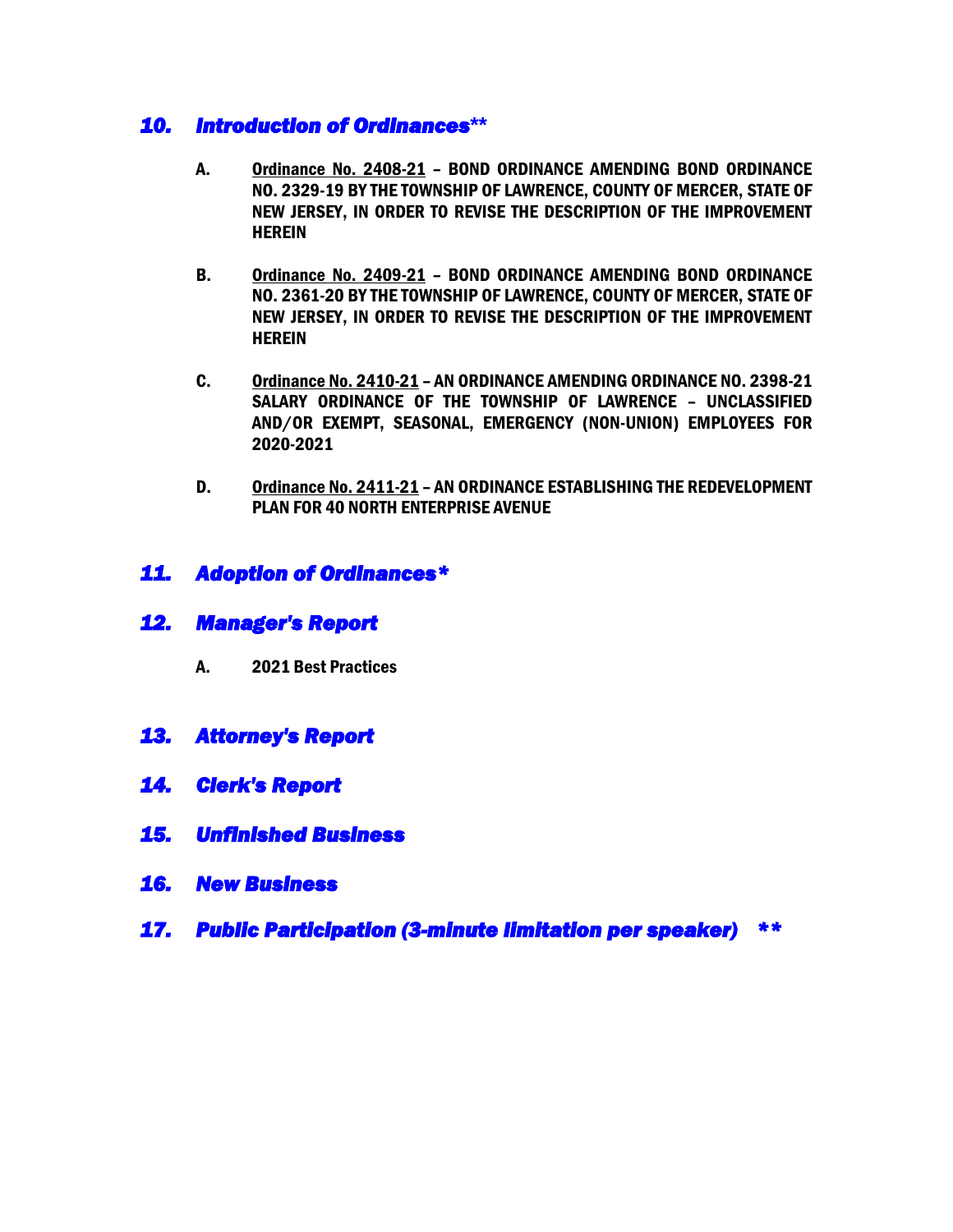# *18. Resolutions*

#### A. Bond Acceptance

1) #328 Authorizing Acceptance of Bonding for 68 Lawrenceville-Pennington Road

#### B. Bond Release

C. Escrow Release

#### D. Refunds

- 1) #324 Authorizing Refund of Soil Test Escrow 4590 Province Line Road, IP-19/21
- 2) #329 Authorizing Refund for Cancelation of Permit for 11 Green Avenue
- 3) #331 Authorizing Recreation Fee Refunds
- 4) #332 Authorizing Refund of Sewer Payment

## E. Special Items of Revenue

#### F. Professional Services Agreements

- 1) #325 Authorizing Amending the Professional Services Agreement for Special Counsel for Hearing Officer
- 2) #326 Authorizing Amending the Professional Services Agreement for Special Counsel for Union Labor Negotiations
- 3) #334 Authorizing Amending the Professional Services Agreement for IT Consultant Services

### G. Grants

#### H. Miscellaneous

- 1) #327 Authorizing Support of Route 1B Bridge Over Shabakunk Creek Bridge Replacement
- 2) #330 Authorizing the Certification that all Members of the Governing Body have Reviewed the 2020 Municipal Audit
- 3) #333 Authorizing Fire Company Membership
- 4) #335 Authorizing a Closed Session of Council Immediately Following the Regular Meeting to Discuss Labor Negotiations

# *19. Council Initiatives & Liaison Reports*

## *20. Written Communications*